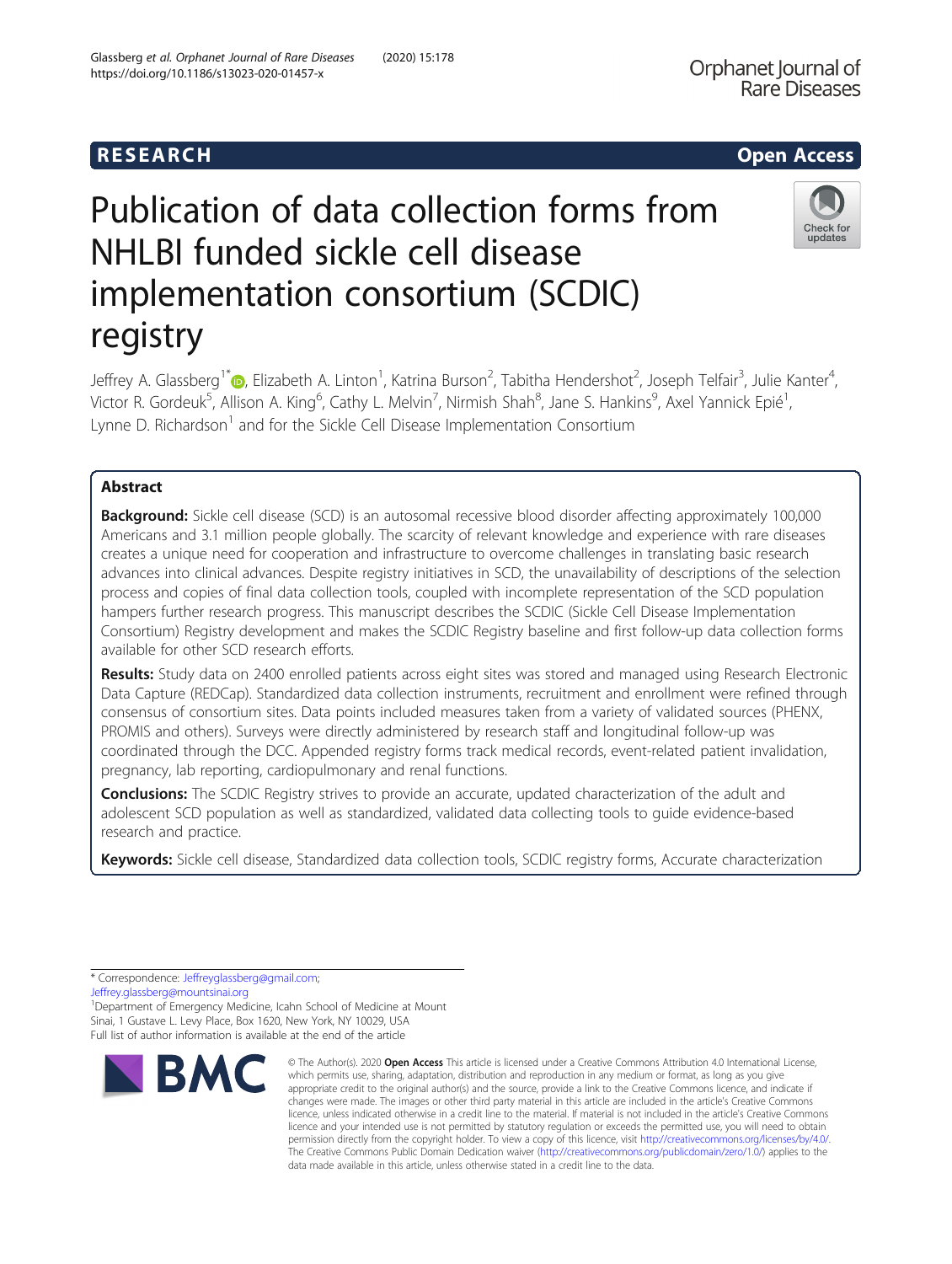# Background

Sickle cell disease (SCD) is a rare, autosomal recessive blood disorder affecting approximately 100,000 individuals in the United States [\[1](#page-4-0)] and 3.1 million individuals worldwide [[2\]](#page-4-0). The scarcity of relevant knowledge and experience with rare diseases creates a unique need for cooperation and infrastructure to overcome challenges in translating basic research advances into clinical advances. Rare disease registries are characterized by systematic, longitudinal collection of clinical, genetic, and biologic data, which can contribute to basic and translational research efforts to improve clinical care for individuals with diseases such as SCD [[3\]](#page-4-0).

Over the past decade, SCD registry initiatives in community and clinical settings have employed a variety of methods including electronic-health record abstraction [[4\]](#page-4-0), patient-reported outcomes via online portals [\[5](#page-4-0)], bio-repositories [[6](#page-4-0), [7](#page-4-0)], and collection of clinical data during standard-care visits  $[8-10]$  $[8-10]$  $[8-10]$  $[8-10]$ . Some of these registries collect data using validated measures; however, detailed descriptions of the measure selection process and copies of final data collection tools are not available, making it difficult for subsequent researchers to build on previous efforts. These registry initiatives were often limited to a single site or community and were not necessarily representative of the larger SCD population.

The Sickle Cell Disease Implementation Consortium (SCDIC) is a cooperative research program of eight clinical centers, a data coordinating center (DCC), and the National Heart, Lung, and Blood Institute (NHLBI). The SCDIC's structure and goals are described elsewhere [[11\]](#page-4-0). A key objective of the SCDIC is to develop a registry of at least 2400 adolescents and adults living with SCD. This manuscript describes the SCDIC Registry development and makes the SCDIC Registry baseline and first follow-up data collection forms available for other SCD research efforts.

# Materials/methods

The SCDIC Registry seeks to characterize the SCD population, provide an evidence base to guide research and practice, and leverage existing, validated tools to collect standard clinical measures, laboratory values, lifestyle factors, medical history, treatment, healthcare utilization, and patient reported outcomes. ASCQ-Me [[12\]](#page-4-0) and PhenX [[13\]](#page-5-0) (SCD-specific measures), and PRO-MIS [\[14](#page-5-0)] measures were used to build the SCDIC Registry forms. Candidate measures were considered and discussed by the SCDIC Registry Subcommittee; selected measures were included in draft data collection forms reviewed by the SCDIC Steering Committee. Standardized data collection forms, and recruitment and enrollment procedures were iteratively refined until consensus was achieved among the consortium sites and NHLBI program staff. Additional file [1](#page-4-0) outlines a flow diagram detailing the consortium and study steps towards data collection. Table [1](#page-2-0) outlines the SCDIC Registry Timeline. Registry forms and procedures were approved by Institutional Review Boards at each participating institution.

# Inclusion criteria

Participants in the SCDIC Registry must be 15 years to 45 years of age and have laboratory confirmed diagnosis of SCD: Hb SS, Hb SC, Hb Sβ-thalassemia, Hb SO, Hb SD, Hb SG, Hb SE, or Hb SF. Participants (or consenting guardian) must have a basic command of English, be willing and cognitively able to give informed consent or assent, and be able to answer questions on the patient enrollment survey.

# Exclusion criteria

Persons unwilling or unable to complete the enrollment survey, persons with sickle cell trait (carriers – Hb AS) and those with a successful bone marrow transplant, are excluded.

# Results

From December 2016 through May 2019, over 2400 adolescents and adults living with SCD were enrolled in the SCDIC Registry across the consortium's eight clinical sites. All sites reached their goal of 300 enrolled participants and completed baseline data files on each of them. Baseline demographic characteristics, patient reported outcomes, and experiences with SCD-related pain of this cohort are detailed elsewhere [[15\]](#page-5-0). The SCDIC Registry's baseline and first follow-up data collection procedures and forms are described below. Study data were collected and managed using REDCap (Research Electronic Data Capture) electronic data capture tools hosted at the DCC. REDCap is a secure, web-based application de-signed to support research study data collection [\[16](#page-5-0)]. The SCDIC registry baseline and first follow-up paper forms and REDCap data dictionary are available in the Supplemental Appendices (Additional file [2](#page-4-0)). Each site employed its own methods to maximize success with longitudinal follow up. Strategies included preset reminders for form completion in REDCap, capturing followup data at routine care appointments, telephone calls to collect survey data, and text message reminders.

# Patient registration form

This form tracks the method of survey administration (interview vs. self-administered), confirmation of the diagnosis of SCD, and basic demographics. Diagnosis status was confirmed by newborn screening, hemoglobin fractionation, hemoglobin electrophoresis or DNA sequencing. Participants are categorized as affiliated or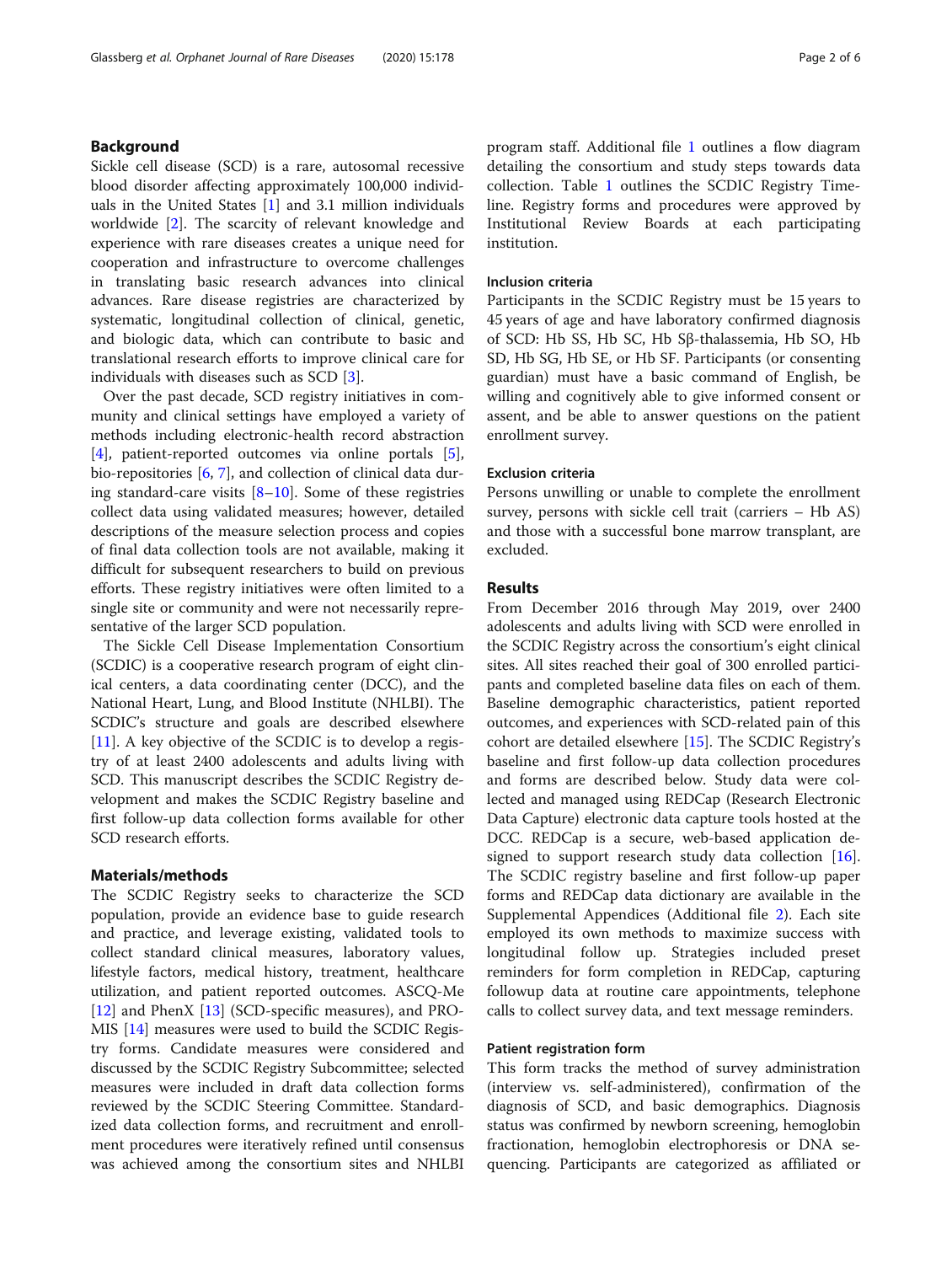|                               | Phase I |                |                |          |          |          |                |          |          |          | Phase II                     |                |          |          |          |          |
|-------------------------------|---------|----------------|----------------|----------|----------|----------|----------------|----------|----------|----------|------------------------------|----------------|----------|----------|----------|----------|
|                               | Year 1  |                |                | Year 2   |          |          | Year 3         |          |          |          |                              | Years 4-6      |          |          |          |          |
|                               | Q1      | Q <sub>2</sub> | Q <sub>3</sub> | Q4       | Q1       | Q2       | Q <sub>3</sub> | Q4       | Q1       | Q2       |                              | Q <sub>3</sub> | Q4       | Y4       | Y5       | - Y6     |
| <b>Finalize core measures</b> |         | Χ              |                |          |          |          |                |          |          |          | <b>ADMINISTRATIVE REVIEW</b> |                |          |          |          |          |
| Develop procedures            |         | X              | $\times$       |          |          |          |                |          |          |          |                              |                |          |          |          |          |
| Design data forms             |         | X              | $\times$       |          |          |          |                |          |          |          |                              |                |          |          |          |          |
| Protocol development          |         |                | X              | $\times$ |          |          |                |          |          |          |                              |                |          |          |          |          |
| Secure IRB approvals          |         |                |                | Χ        | $\times$ |          |                |          |          |          |                              |                |          |          |          |          |
| Develop data systems          |         |                |                | X        | $\times$ |          |                |          |          |          |                              |                |          |          |          |          |
| <b>Manual of operations</b>   |         |                |                | X        | $\times$ |          |                |          |          |          |                              |                |          |          |          |          |
| <b>Train coordinators</b>     |         |                |                |          | X        |          |                |          |          |          |                              |                |          |          |          |          |
| Recruitment and follow-up     |         |                |                |          | X        | $\times$ | $\times$       | $\times$ | $\times$ | $\times$ |                              | $\times$       | $\times$ | $\times$ | $\times$ | $\times$ |
| Monitoring                    |         |                |                |          |          | X        | X              | $\times$ | $\times$ | $\times$ |                              | X              | X        | X        | X        | X        |
| Data analysis and publication |         |                |                |          |          |          |                |          |          |          |                              | X              | X        | X        | X        | X        |

#### <span id="page-2-0"></span>Table 1 SCDIC Registry timeline

unaffiliated; unaffiliated is defined as not having seen a SCD provider in a non-acute setting in the past 2 years, excluding the enrollment visit.

#### Patient enrollment survey form

This form comprises the core of the SCDIC Registry data, covering eight key domains: (1) pain history, (2) hydroxyurea use, (3) blood transfusions, (4) medical history, (5) current medications, (6) barriers to medical care, (7) social and mental health, and (8) detailed demographics. Referent timeframes used measured participants' chronic and recent SCD-related pain experiences. Questions adapted from published measures maintained face validity, but were not reassessed for construct validity. Table [2](#page-3-0) documents the measures reviewed, selected, and adapted. Table [2](#page-3-0) documents the measures reviewed, selected, and adapted. In choosing the final measures, the consortium committee sought to avoid redundancy, maximize face and content validity and prioritize measures most likely to be relevant for future research.

# Patient follow-up survey form

Longitudinal follow-up is scheduled to occur annually. The follow-up survey is an abbreviated version of the patient enrollment survey and can be administered in person, by phone, by mail, or via an online survey. Three centers are also administering a short questionnaire to obtain the number of adverse events adult participants experienced before turning 18 years old.

# Pregnancy and conception forms

These forms provide information about participants' conception and pregnancy history, including medical complications, use of hydroxyurea, live births, and fertility treatments (if any) and were designed to capture the impact of hydroxyurea use on reproductive health, especially conception and birth outcomes.

# Medical record abstraction form

Medical record abstraction is completed by research staff for participants with available medical records. Demographics, diagnosis, anthropometric measurements, organ systems review, and treatment are included. A list of definitions used by registry coordinators conducting medical record abstraction is in the [Supplemental](#page-4-0) [Appendices](#page-4-0).

# Laboratory reporting form

Research staff record the most recent test results at a time the participant was in steady state – defined as at least 2 weeks before or after blood transfusions, vasoocclusive pain crisis, priapism, stroke, or other acute event.

# Renal form

Research staff complete this form for enrolled participants whose medical abstraction form contains a "Yes" response to Q35 (chronic kidney disease) or Q41 (end stage renal disease). Results are the most recent available within 5 years of the date of consent.

# Pulmonary hypertension and left ventricular dysfunction form

Research staff complete this form for enrolled participants whose medical abstraction form contains a "Yes" response to Q40 (pulmonary hypertension) or Q41 (left ventricular dysfunction). Results are the most recent available within 5 years of the date of consent.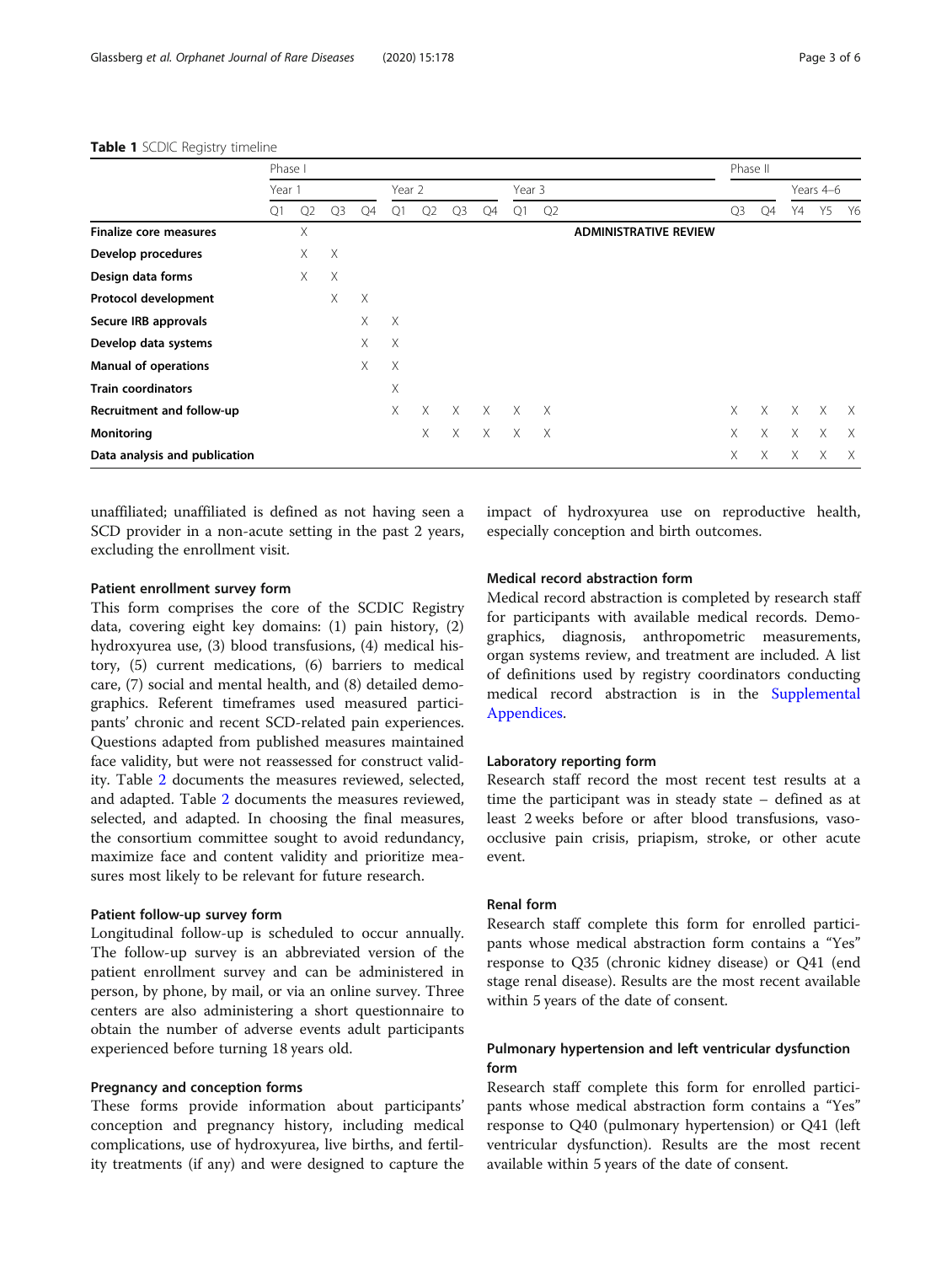<span id="page-3-0"></span>Table 2 Measures reviewed, selected, and adapted for SCDIC Registry Patient Enrollment Survey Form

|                                                       | Reviewed | Selected  | Adaptations           |
|-------------------------------------------------------|----------|-----------|-----------------------|
| ASCQ-Me Pain                                          | Yes      | Yes       |                       |
| ASCQ-Me Pain Episode Frequency and Severity           | Yes      | Yes       |                       |
| <b>ASCQ-Me Stiffness Impact</b>                       | Yes      | <b>No</b> |                       |
| ASCQ-Me Sleep Impact                                  | Yes      | Partial   | Kept items 1 and 3    |
| ASCQ-ME Sickle Cell Medical History Checklist         | Yes      | Yes       |                       |
| <b>ASCQ-Me Emotional Impact</b>                       | Yes      | Partial   | Kept items 1 and 5    |
| <b>ASCQ-Me Social Functioning Impact</b>              | Yes      | Yes       |                       |
| PhenX Frequency of Sickle Cell Pain Episodes Per Year | Yes      | <b>No</b> |                       |
| <b>PhenX History of Transfusion</b>                   | Yes      | Yes       |                       |
| <b>PROMIS Pain Intensity</b>                          | Yes      | No        |                       |
| <b>PROMIS Fatigue</b>                                 | Yes      | Yes       |                       |
| <b>PROMIS Pain Interference</b>                       | Yes      | <b>No</b> |                       |
| <b>PROMIS Sleep Disturbance</b>                       | Yes      | No        |                       |
| PROMIS-29 Profile (adult)                             | Yes      | Partial   | Kept depression items |
| <b>Neuro-QOL Cognitive Function</b>                   | Yes      | Yes       |                       |
| <b>PROMIS PQ-Neuro</b>                                | Yes      | Partial   | Kept item 3           |
| <b>PROMIS Global Health</b>                           | Yes      | No        |                       |

# Off study form

Research staff complete this form for participants who experience an event that invalidates them from followup data collection. Cause of death and autopsy reports (if available) are documented for registry participants who died.

# Discussion

Similar studies have characterized SCD populations and provided a wider knowledge base via which the research community could collaborate. The Cooperative Study of Sickle Cell Disease (CSSCD) recruited from 27 sites and provided a frequency of various socioeconomic factors as they relate to mortality and morbidity in this disease population [[17\]](#page-5-0). Unlike the SCDIC and Sickle Cell Clinical Research and Intervention Program (SCCRIP), it had less inclusive criteria, no organ system function analysis or recruitment of patients exposed to disease treatment [[18\]](#page-5-0).

SCCRIP like the SCDIC prospectively recruited diagnosed sickle cell disease patients across multiple developmental cohorts (newborn to older adult). It collected clinical, social and health outcomes data for proper characterization of this population with the goal of furthering genomic and proteomic research via identification of treatment-contributing biomarkers [\[18](#page-5-0)]. Although similar, the SCDIC has almost twice the sample size, incorporates more validation tools and information systems without requiring a concept proposal for data use, likely making it more publicly accessible. Researchers publishing data using SCDIC forms simply

need to acknowledge the Consortium as follows: "Data collection instruments were (used/modified) from those developed under the Sickle Cell Disease Implementation Consortium supported by cooperative agreements from the National Heart, Lung, and Blood Institute and the National Institute on Minority Health and Health Disparities (Bethesda, MD)."

The appended SCDIC Registry forms are of value to SCD research efforts as they (1) are a public resource to facilitate a more modern understanding of this rare disease and its effects on people living with it, (2) are developed from validated measures with broad consensus from SCD and implementation science research experts across the country, (3) form a platform for clinical characterization of people living with SCD in both observational and interventional studies, (4) allow future harmonization of data across studies, and (5) may facilitate mechanistic and therapeutic discoveries in SCD and perhaps other rare diseases. SCDIC registry REDCap data dictionary publication reduces researcher and logistical burden associated with building electronic data capture systems for SCD research.

Data from the SCDIC Registry may serve as a "control" for additional intervention studies, especially when comparison to people living with SCD exposed to hydroxyurea is intended. Additionally, the SCDIC Registry data collection forms serve as a template for new prospective studies in SCD. Information collected on enrolled participants may lead to new potential biomarkers and social determinants for specific outcomes in SCD or allow for the identification of novel study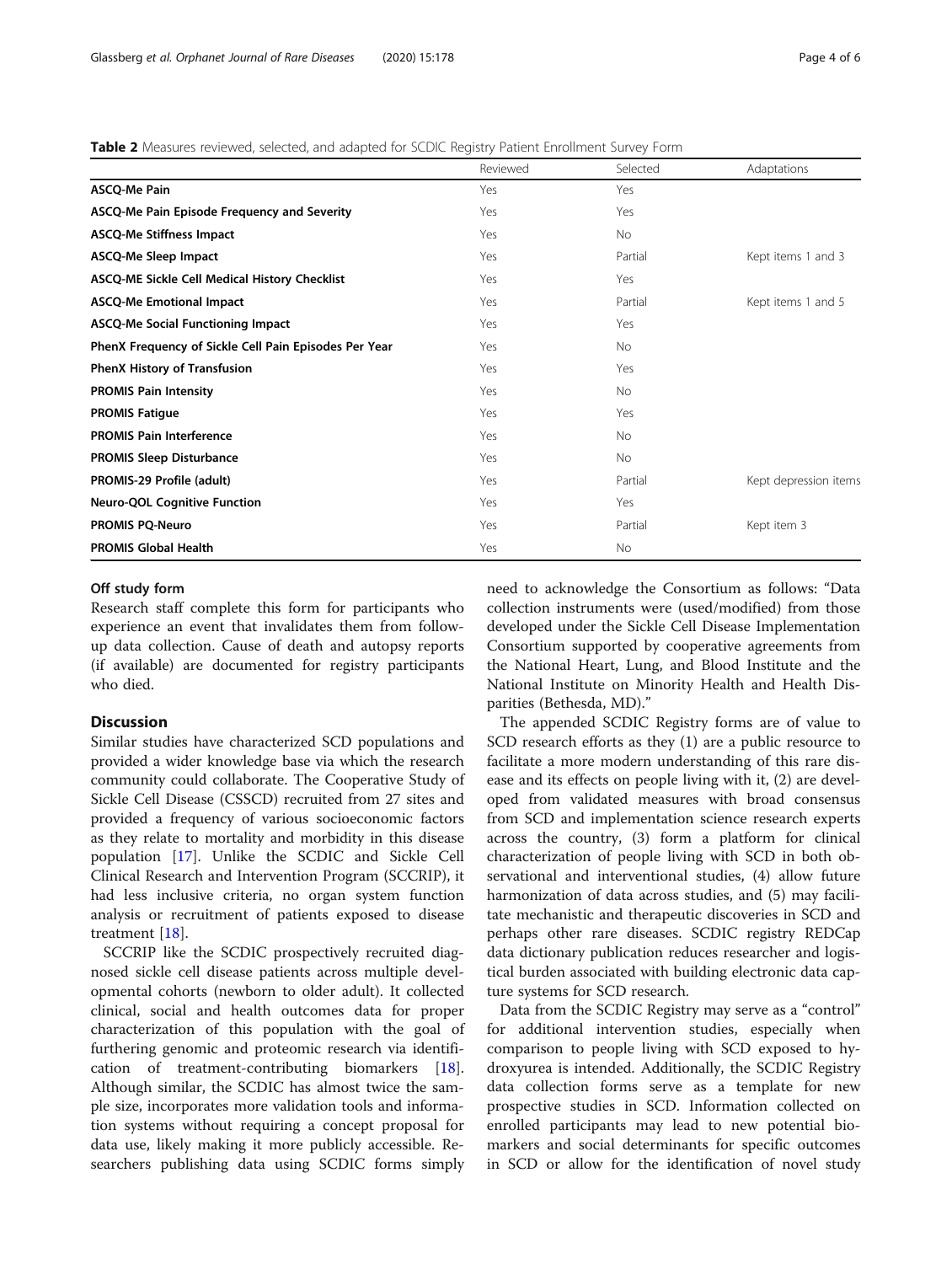<span id="page-4-0"></span>questions. Finally, the SCDIC Registry data will offer an updated description of adolescents and adults with SCD in the United States and may be useful in benchmarking future studies.

# Conclusions

Rare disease registries are characterized by systematic, longitudinal collection of clinical, genetic, and biologic data, which can contribute to basic and translational research efforts to improve clinical care for individuals with diseases such as SCD. The registry forms provided by this study stem from SCD expert-validated measures and may be useful to other researchers conducting interventional or observational studies to further understanding of this disease and its population.

# Supplementary information

Supplementary information accompanies this paper at [https://doi.org/10.](https://doi.org/10.1186/s13023-020-01457-x) [1186/s13023-020-01457-x.](https://doi.org/10.1186/s13023-020-01457-x)

Additional file 1. Sickle Cell Disease Implementation Consortium flow diagram is provided here.

Additional file 2:. "Publication of data collection forms from NHLBI funded Sickle Cell Disease Implementation Consortium (SCDIC) Registry: Supplemental Appendices". The detailed data collection forms mentioned in the results are provided here.

#### Abbreviations

ASCQ-Me: Adult Sickle Cell Quality of Life Measurement (Information System); DCC: Data Coordinating Center; NHLBI: National Heart, Lung and Blood Institute; PhenX: consensus measures for Phenotypes and eXposures; PROMIS: Patient-Reported Outcomes Measurement (Information System); REDCap: Research Electronic Data Capture; SCD: Sickle Cell Disease; SCDIC: Sickle Cell Disease Implementation Consortium

#### Authors' contributions

JAG, JT, JK, VRG, AAK, CLM, NS, JSH and LDR designed the SCDIC Registry data structure and forms. EAL, KB and TH made the figures; JAG and EAL wrote and prepared the manuscript; AYE and JAG created the abstract and the visual. All authors provided critical feedback and contributed to manuscript revision. The authors read and approved the final manuscript.

#### Funding

The SCD Implementation Consortium has been funded by US Federal Government cooperative agreements HL133948, HL133964, HL133990, HL133996, HL133994, HL133997, HL134004, HL134007, and HL134042 from the National Heart Lung and Blood Institute and the National Institute on Minority Health and Health Disparities (Bethesda, MD).

#### Availability of data and materials

The forms supporting this article are included within the article and its additional files.

#### Ethics approval and consent to participate

Local institutional review board approval for this project was obtained at each participating site and the data coordinating center.

#### Consent for publication

Participants in the NHLBI registry study give written consent for publication of data in aggregate form.

# Competing interests

The authors declare no competing financial interests.

#### Author details

<sup>1</sup>Department of Emergency Medicine, Icahn School of Medicine at Mount Sinai, 1 Gustave L. Levy Place, Box 1620, New York, NY 10029, USA. <sup>2</sup>RTI International, Research Triangle Park, Durham, NC, USA. <sup>3</sup> Jiann-Ping Hsu College of Public Health, Georgia Southern University, Statesboro, GA, USA. 4 Division of Hematology & Oncology, University of Alabama at Birmingham School of Medicine, Birmingham, AL, USA. <sup>5</sup>Division of Pediatric Hematology-Oncology, University of Illinois at Chicago, Chicago, IL, USA. 6 School of Medicine, Washington University in St. Louis, St. Louis, MO, USA. <sup>7</sup> Department of Public Health Sciences, Medical University of South Carolina, Charleston, SC, USA. <sup>8</sup>Division of Hematology, Duke University School of Medicine, Durham, NC, USA. <sup>9</sup>Department of Hematology, St. Jude Children's Research Hospital, Memphis, TN, USA.

# Received: 18 December 2019 Accepted: 29 June 2020 Published online: 07 July 2020

#### References

- 1. Hassell KL. Population estimates of sickle cell disease in the U.S. Am J Prev Med. 2010;38(4 Suppl):S512–21.
- 2. GBD 2017 Disease and Injury Incidence and Prevalence Collaborators. Global, regional, and national incidence, prevalence, and years lived with disability for 354 diseases and injuries for 195 countries and territories, 1990–2017: a systematic analysis for the global burden of disease study 2017. Lancet. 2018;392(10159):1789–858.
- 3. Agency for Healthcare Research and Quality. Registries for evaluating patient outcomes: a User's guide. In: Red G, Nancy A, Leavy MB, editors. 3rd edition. Rockville (MD): Agency for Healthcare Research and Quality (US); 2014. Report No.: 13(14)-EHC111. PubMed ID: 24945055.
- 4. Kavanagh PLS, Amy E, McClure ES, Sprinz PG, Adams WG. Using an electronic health record-based registry to improve pediatric sickle cell care. J Clin Outcomes Manag. 2014;21(4):159–68.
- 5. Tien AY, Empowering SCD. Patients with web tools to improve care communications: MEDICAL DECISION LOGIC, INC.: National Heart, Lung, and Blood Institute (NHLBI); 2011. Available from: [https://grantome.com/grant/](https://grantome.com/grant/NIH/R43-HL105070-02) [NIH/R43-HL105070-02](https://grantome.com/grant/NIH/R43-HL105070-02).
- 6. Krishnamurti L. Hematopoietic stem cell transplantation for young adults with sickle cell disease: Emory University: National Heart, Lung, and Blood Institute (NHLBI); 2015. Available from: [https://grantome.com/grant/NIH/](https://www.grantome.com/grant/NIH/U01-HL128566-02) [U01-HL128566-02](https://www.grantome.com/grant/NIH/U01-HL128566-02).
- 7. Estepp JH. Investigation of the genetics of hematologic diseases: St. Jude Children's Research Hospital, Boston Children's Hospital, Baylor College of Medicine, University of Memphis: St. Jude Children's Research Hospital; 2016. Available from: [https://www.clinicaltrials.gov/ct2/show/NCT02720679.](https://www.clinicaltrials.gov/ct2/show/NCT02720679)
- 8. UPMC Children's Hospital of Pittsburgh. Sickle cell research registry; 2018. [cited 7/19/2018]; Available from: [http://www.chp.edu/research/clinical](http://www.chp.edu/research/clinical-studies/hematology-oncology/rare-cancers-blood-disorders/sickle-cell-research-registry)[studies/hematology-oncology/rare-cancers-blood-disorders/sickle-cell](http://www.chp.edu/research/clinical-studies/hematology-oncology/rare-cancers-blood-disorders/sickle-cell-research-registry)[research-registry](http://www.chp.edu/research/clinical-studies/hematology-oncology/rare-cancers-blood-disorders/sickle-cell-research-registry).
- 9. Heeney MM, Mueller BU, Baltz B, Paley C, Esposito J, Sharma S, et al. Baseline characteristics of patients with sickle cell disease in an ongoing 5-year, prospective, noninterventional registry trial. Blood. 2011; 118(21):1060.
- 10. Hankins J. Sickle cell clinical research and intervention program: St. Jude Children's Research Hospital, Methodist Healthcare, University of Memphis School of Public Health, Le Bonheur Children's Hospital, Methodist Adult Comprehensive Sickle Cell Center, Memphis, TN, University of Alabama at Birmingham, Washington University School of Medicine, University of North Carolina, Regional One Health, Diggs-Kraus Sickle Cell Center, UTHSC-ORNL Center in Biomedical Informatics, University of Washington Seattle Cancer Care Alliance, Medical College of Wisconsin, University of Tennessee Health Science Center, Children's Hospital of Philadelphia: National Heart, Lung, and Blood Institute; 2014. Available from: [https://clinicaltrials.gov/ct2/show/](https://www.clinicaltrials.gov/ct2/show/NCT02098863) [NCT02098863.](https://www.clinicaltrials.gov/ct2/show/NCT02098863)
- 11. DiMartino LD, Baumann AA, Hsu LL, Kanter J, Gordeuk VR, Glassberg J, et al. The sickle cell disease implementation consortium: translating evidencebased guidelines into practice for sickle cell disease. Am J Hematol. 2018 Dec;93(12):E391–E5.
- 12. Treadwell MJ, Hassell K, Levine R, Keller S. Adult sickle cell quality-of-life measurement information system (ASCQ-me): conceptual model based on review of the literature and formative research. Clin J Pain. 2014 Oct;30(10): 902–14.